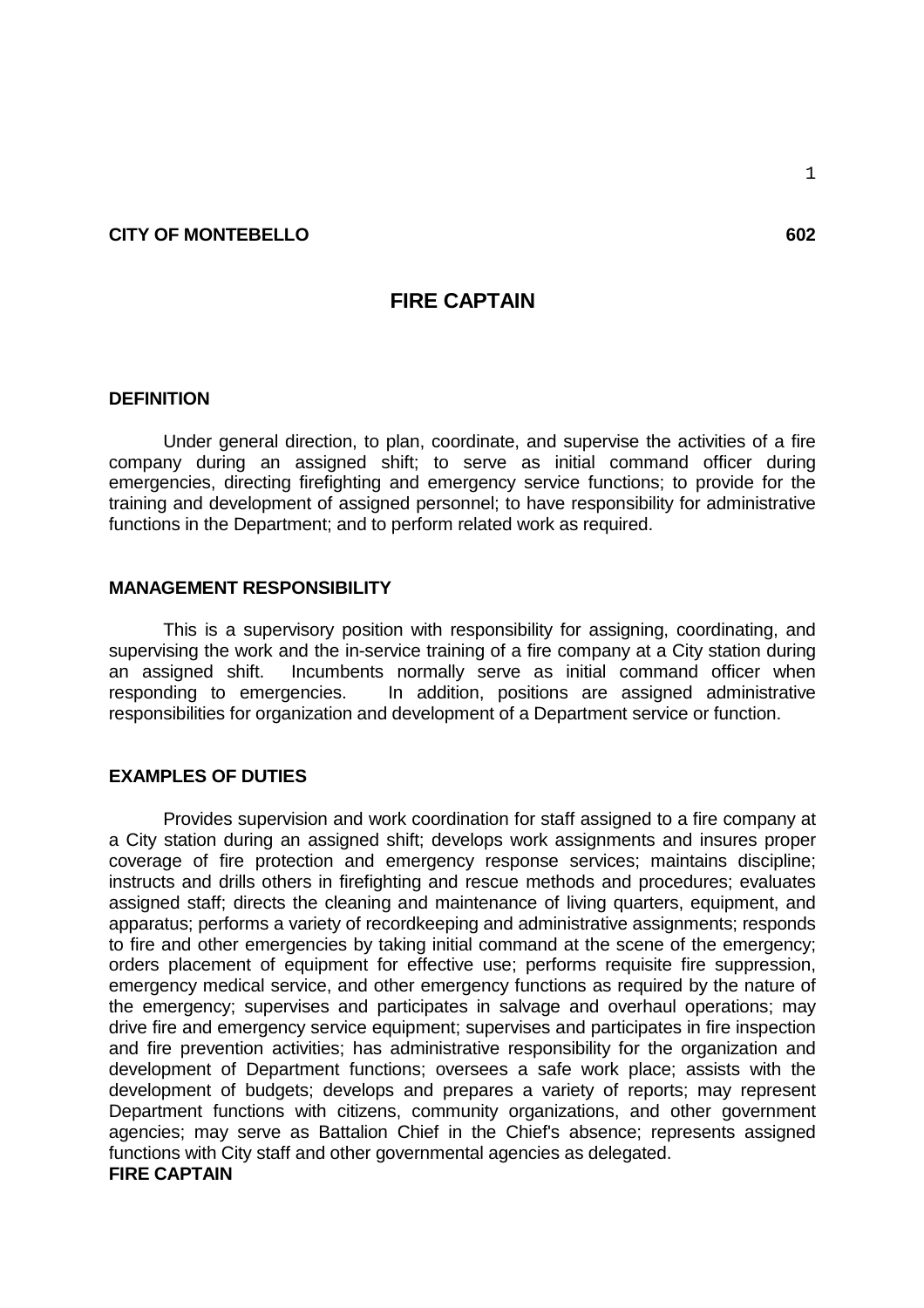### **SPECIAL REQUIREMENTS**

Possession of a valid Fire Officer Certification or Company Officer Certification, from the Office of the California State Fire Marshal.

Possession of a California Class C Driver's License with Firefighter endorsements at time of application and maintenance of said license in good standing throughout employment in this position,

Possession of a current Emergency Medical Technician certification at time of application and maintenance of said license in good standing throughout employment in this position.

Possession of a Hazardous Materials First Responder Operations certificate at time of application and throughout employment in this position.

### **EMPLOYMENT STANDARDS**

Knowledge of:

- Methods and principles of fire suppression, fire investigation, fire prevention, emergency medical response, and hazardous material control.
- Principles of supervision and training.
- Operation, maintenance, and capabilities of firefighting and emergency rescue equipment.
- Practical hydraulics and pump operations.
- Fire codes, laws, rules, and regulations.
- Research methods and procedures.

and

Ability to:

- Plan, coordinate, and supervise the activities of a fire company during an assigned shift.
- Provide supervision, training, and work evaluation for staff.
- Maintain discipline.
- Provide guidance and assist with administration of Department policy, rules, and regulations.
- Drive fire and emergency response equipment safely and skillfully in accordance with traffic rules and regulations.
- Apply firefighting and emergency service techniques and methods in a variety of situations.